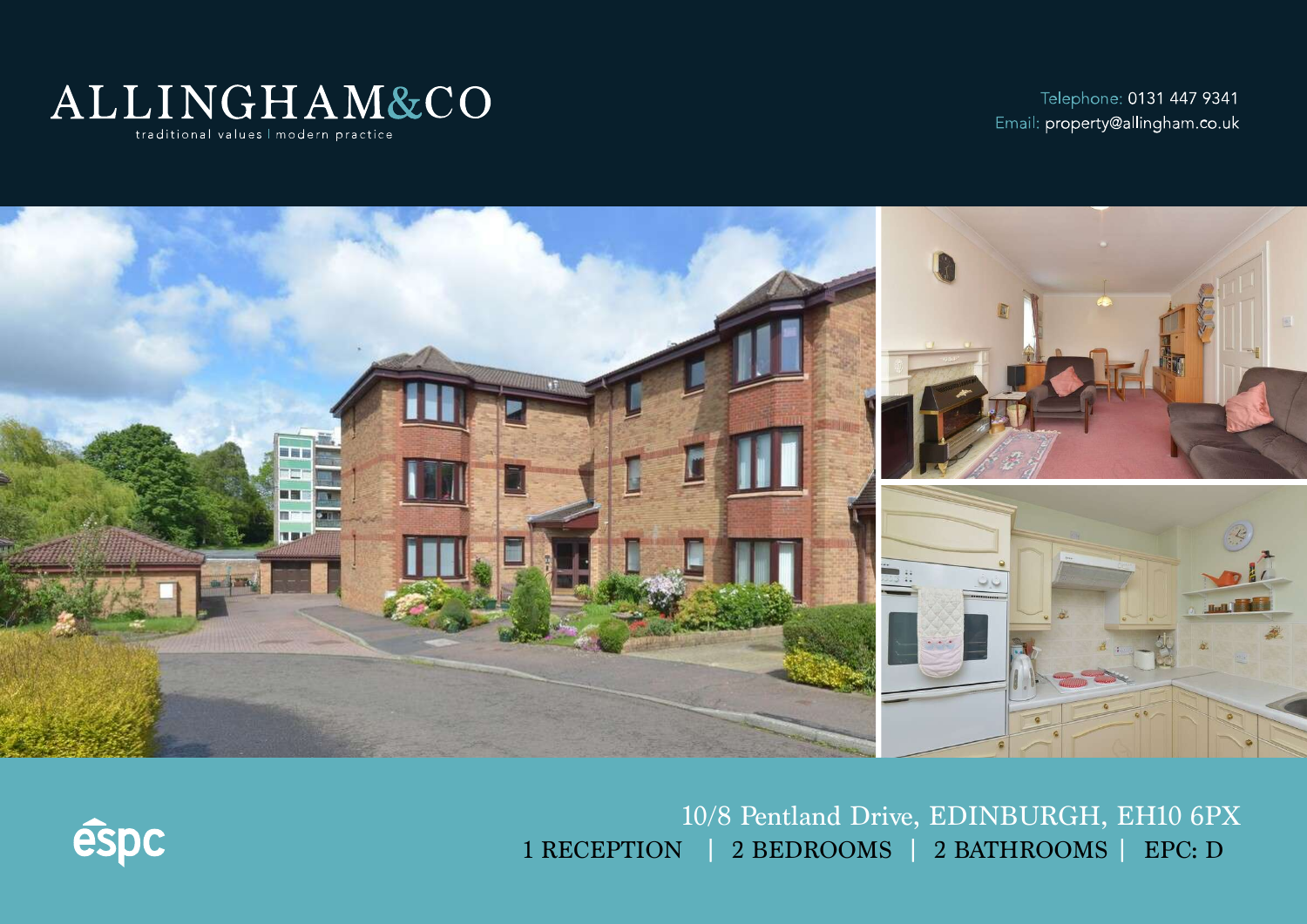This is a bright and spacious two bedroomed flat on the second floor of a modern apartment block in a quiet cul-de-sac in Comiston, an extremely popular residential area, which lies about four miles south of the city centre.

Comiston has excellent public transport services to and from the City Centre and surrounding areas. In addition, the city by-pass provides a swift and easy link with the east and west sides of the city, the A1 south, Edinburgh International Airport and the central motorway network.

There are plenty of green and open spaces for walking and cycling, along with various public and private golf clubs in the area. The Braid Hills, Braidburn Valley Park, the Hermitage of Braid, Craiglockhart, Blackford and Pentland Hills are all within a short radius.

Neighbouring Morningside has an excellent range of small independent shops, restaurants, cafes and bars, as well as a Marks & Spencer food outlet and a Waitrose, whilst Straiton Retail Park and Fort Kinnaird are also within close vicinity.

The local schools have an excellent academic reputation and in the private sector George Watson's and George Heriot's are readily accessible.

### Home Report

Please visit: www.allingham.co.uk or www.espc.com

## Price and Viewing

For current price and viewing details, please visit espc.com or www.allingham.co.uk or telephone Allingham & Co on 0131 447 9341.

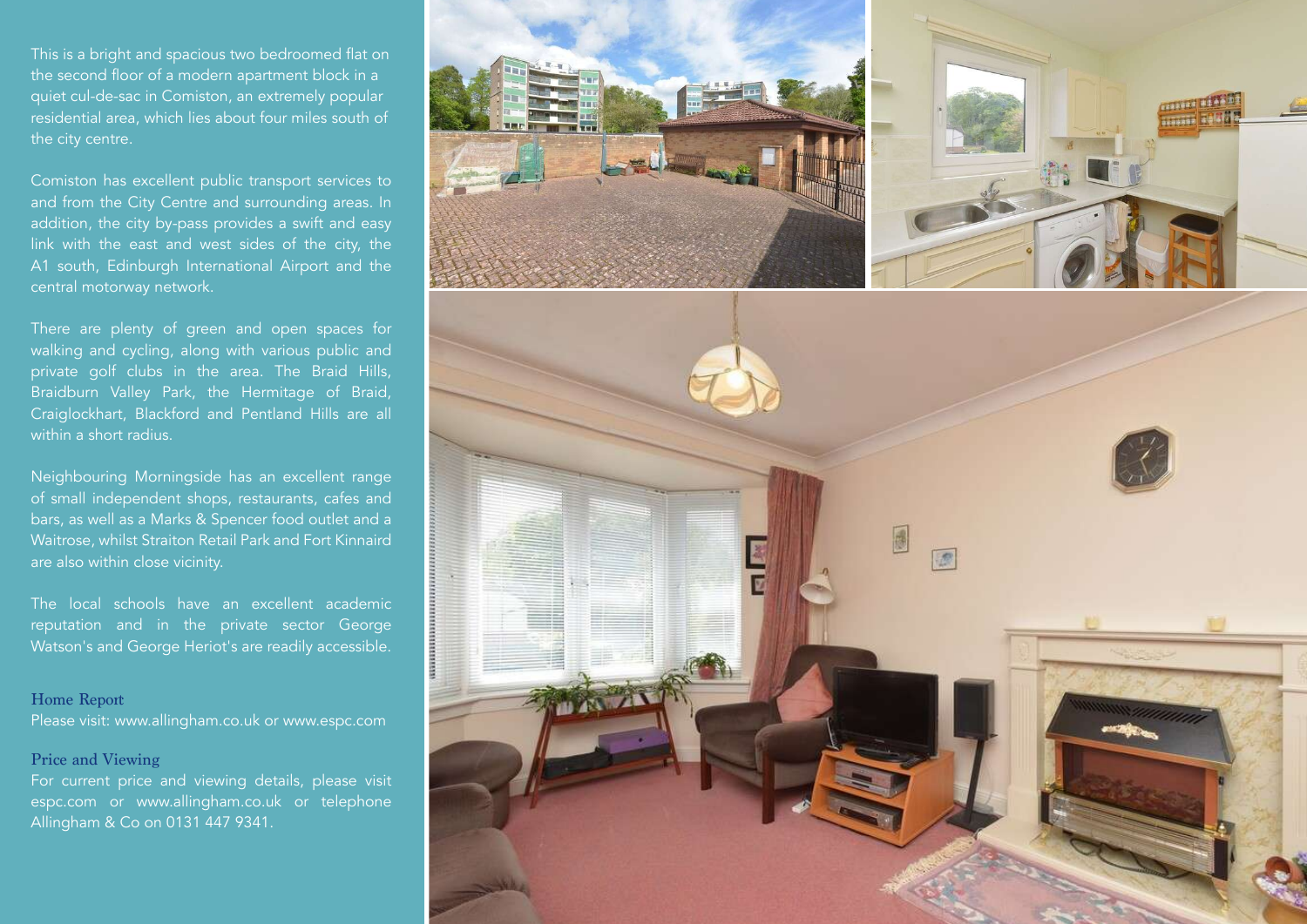

# Accommodation

Bright and spacious south facing lounge with bay window, electric fire and dining area

Kitchen fitted with wall and base units electric double oven and hob, freestanding washing machine and fridge/freezer (These items are believed to be in good working order though their condition is not warranted)

Bedroom with ensuite shower room and mirrored wardrobes

Second double bedroom with mirrored wardrobes

Tiled bathroom with 3 piece suite, shower over bath, WC and wash hand basin

Single garage

Residents Parking

Well maintained communal areas

Double Glazing

Electric Heating

Secure Entry Phone System

#### Extras

Washing machine, fridge/freezer and all carpets, curtains and blinds are included.